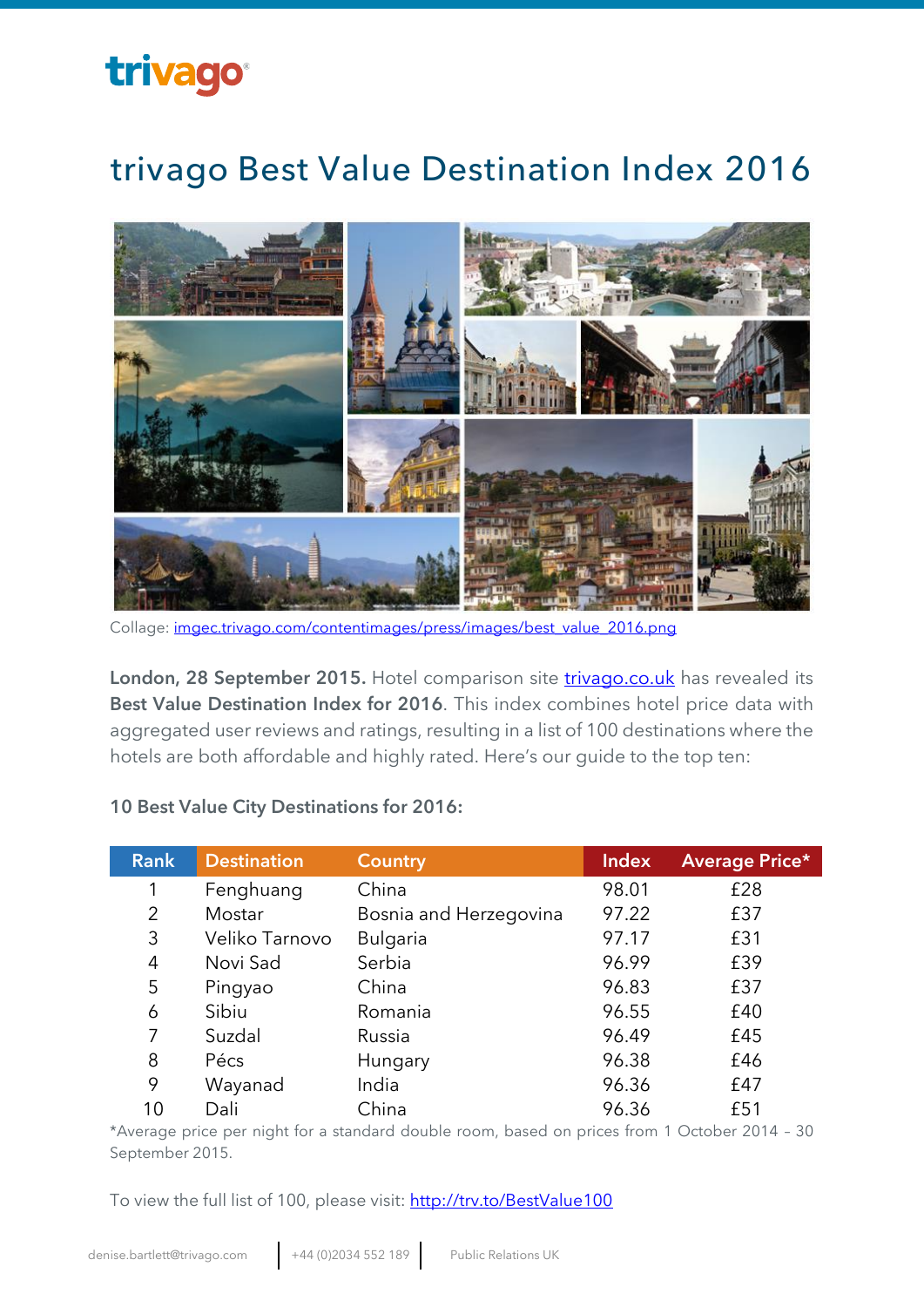### trivago

#### **1) [Fenghuang, China](http://www.trivago.co.uk/fenghuang-365336/hotel)**

Located in China's Hunan Province, Fenghuang (Chinese for 'Phoenix') was historically a frontier town and centre of trade for the civilisations of the central plains and southwest mountains. Today, visitors can still see the remaining City Wall, North Gate Tower and Southern Great Wall, dating from the Ming dynasty. Fenghuang's greatest draw, however, are the unique riverside settlements perched on sticks overlooking the Tuo Jiang River.

#### **2) [Mostar, Bosnia and Herzegovina](http://www.trivago.co.uk/mostar-92444/hotel)**

Famous for its picture-perfect landscape, featuring the beautiful Old Bridge (Stari Most), Mostar is one of Bosnia and Herzegovina's best-known destinations. Benefiting from a Mediterranean climate, the city has become a popular location in the Balkans, with good hotel amenities for tourists. In summertime, visitors can watch locals dive from the highest point of the bridge - a tradition for young men.

#### **3) [Veliko Tarnovo, Bulgaria](http://www.trivago.co.uk/veliko-tarnovo-648/hotel)**

Veliko Tarnovo is a lively university town set among a backdrop of forested hills alongside the Yantra River. As former capital of the medieval Bulgarian tsars, the city hosts the impressive Tsarevets Fortress, comprising over 400 houses (many still uncovered), 18 churches and the royal palace. Veliko Tarnovo is popular among backpackers and weekending Bulgarians alike, boasting an attractive old town and great food and drink.

#### **4) [Novi Sad, Serbia](http://www.trivago.co.uk/novi-sad-444566/hotel)**

Best known as the birthplace of Exit festival, held annually in July, Novi Sad is an attractive city on crossroads between Central and Southern Europe. Serbia's second biggest city, Novi Sad has a diverse history, with a number of cultural influences - today, the city has six official languages. An emerging tourist destination in the area, the impressive Petrovaradin Fortress is the city's best-known landmark.

#### **5) [Pingyao, China](http://www.trivago.co.uk/pingyao-335636/hotel)**

Surrounded by towering ancient city walls (the most intact in China), Pingyao is an atmospheric city full of old-world charm. Red Chinese lanterns dot the cobbled streets and ornate statues stand in hidden courtyards. Once the financial centre of the Qing dynasty, today Pingyao is a popular tourist site and Unesco World Heritage Site.

#### **6) [Sibiu, Romania](http://www.trivago.co.uk/sibiu-86640/hotel)**

Founded by Saxons in the 12th century and left untouched during both World Wars, Sibiu is a picturesque Germanic city in the heart of Romania. Renowned for its well-preserved architecture, the city's old town is filled with colourful pastel buildings and rustic cobblestone lanes. A lively cultural calendar helped the town achieve the status of European Capital of Culture in 2007.

#### **7) [Suzdal, Russia](http://www.trivago.co.uk/suzdal--92741/hotel)**

Just four hours from Moscow but a world away from the buzz of the capital, Suzdal is a traditional village found on Russia's iconic Golden Ring. Boasting a large collection of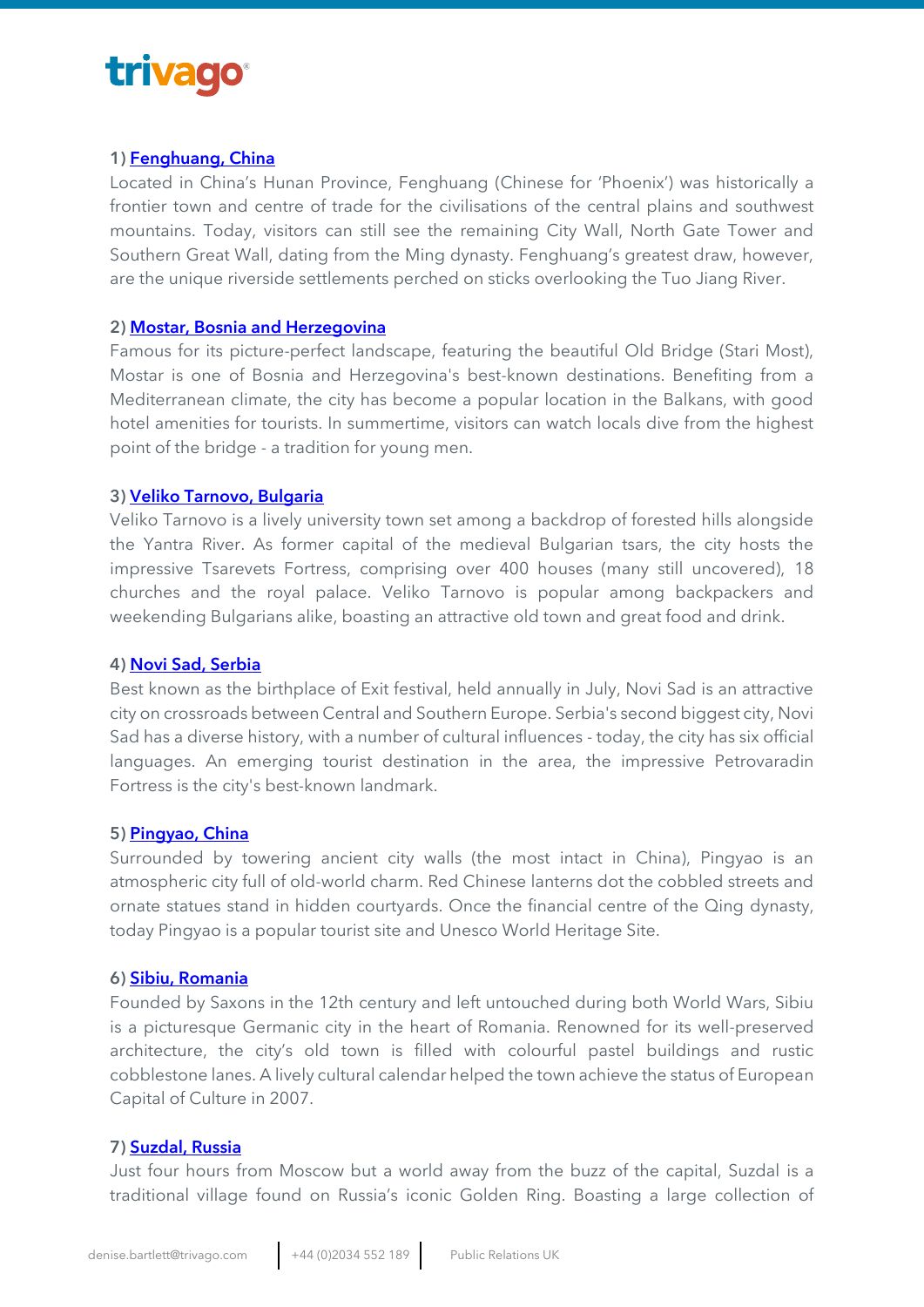## trivago

churches and a walled convent dating back to 1364, Suzdal offers visitors a taste of classic Russian architecture within easy reach of the bright lights of Moscow.

#### **8) [Pécs, Hungary](http://www.trivago.co.uk/pecs-80861/hotel)**

One of the European Capitals of Culture in 2010, Pécs is a small but lively university town lying between the Danube and the Dráva. The region boasts a mild climate perfect for fruit production and wine-making: Villány wine is considered among the finest in Hungary. The city boasts a number of interesting museums and monuments, including the Early Christian Necropolis of Pécs, a series of tombs granted Unesco status in 2000.

#### **9) [Wayanad, India](http://www.trivago.co.uk/wayanad-101523/hotel)**

A district in Kerala encompassing several small towns and villages, Wayanad is famed for its Wildlife Sanctuary, an area of 345 square kilometres. Within this unspoilt area visitors can experience a unique mix of mountain scenery, paddy fields, waterfalls and cardamom and coffee plantations. Popular among trekking and camping enthusiasts, there are several defined treks within the region.

#### **10) [Dali, China](http://www.trivago.co.uk/dali-451425/hotel)**

Popular among backpackers and young Chinese alike, Dali is the perfect place to relax in Yunnan, boasting a stunning location between the mountains and Erhai Lake. There are the Three Pagodas, a Catholic Church and museum to explore in the Old Town, while the mountains are easily accessible by chairlift or cable car and offer numerous hiking and cycling tracks.

**Denise Bartlett, UK Public Relations:** "The Best Value Index was created in an attempt to highlight smaller destinations often overlooked in the wake of large cities. The list for 2016 is no exception, with Mostar, Novi Sad and Pingyao in the top ten for a second year running. The list also highlights hidden gems such as the unique old town of Fenghuang in China and the lively city of Veliko Tarnovo in Bulgaria. From Unesco World Heritage Sites to European Capitals of Culture, the list offers much in favour of interesting architecture and activities. By combining hotel prices with hotel reviews and ratings, the index promises visitors destinations with hotels which are well-liked, yet low in price."

#### **Image Gallery**

1) Fenghuang: *imgec.trivago.com/contentimages/press/images/1* fenghuang.jpg Source: Thomas Fischler, Flickr 2) Mostar: [imgec.trivago.com/contentimages/press/images/2\\_mostar.jpg](http://imgec.trivago.com/contentimages/press/images/2_mostar.jpg) Source: bobroy20, Flickr 3) Veliko Tarnovo: [imgec.trivago.com/contentimages/press/images/3\\_veliko\\_tarnovo.jpg](http://imgec.trivago.com/contentimages/press/images/3_veliko_tarnovo.jpg) Source: Klearchos Kapoutsis, Flickr 4) Novi Sad: *imgec.trivago.com/contentimages/press/images/4 novi sad.jpg* Source: Byron Howes, Flickr